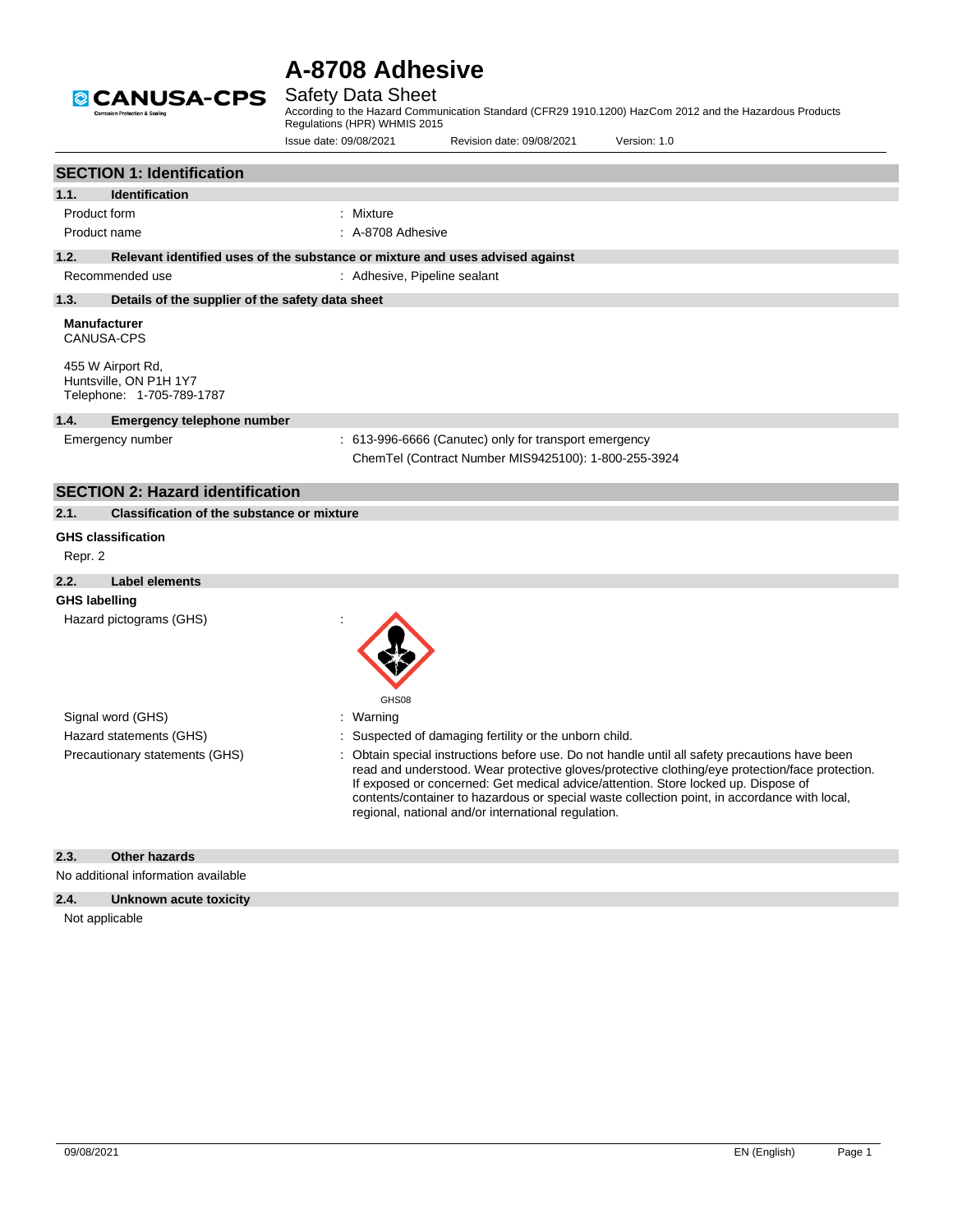Safety Data Sheet

According to the Hazard Communication Standard (CFR29 1910.1200) HazCom 2012 and the Hazardous Products Regulations (HPR) WHMIS 2015

## **SECTION 3: Composition/information on ingredients**

### **3.1. Substances**

### Not applicable

#### **3.2. Mixtures**

| <b>Name</b>                                           | <b>Product identifier</b> | $\frac{9}{6}$ |
|-------------------------------------------------------|---------------------------|---------------|
| Distillates, petroleum, hydrotreated heavy naphthenic | (CAS-No.) 64742-52-5      | $5 - 10$      |
| Limestone                                             | (CAS-No.) 1317-65-3       | $5 - 10$      |
| Dichlorodifluoromethane                               | (CAS-No.) 75-71-8         | $3 - 7$       |
| Talc                                                  | (CAS-No.) 14807-96-6      | $3 - 7$       |
| Magnesite (Mg(CO3))                                   | (CAS-No.) 13717-00-5      | $3 - 7$       |
| 2,2'-Methylenebis(4-methyl-6-tert-butylphenol)        | (CAS-No.) 119-47-1        | $0.1 - 1$     |
| Quartz                                                | (CAS-No.) 14808-60-7      | $0.1 - 1$     |
| 2-Ethylhexyl methyl terephthalate                     | (CAS-No.) 63468-13-3      | $0.1 - 1$     |

**\*Chemical name, CAS number and/or exact concentration have been withheld as a trade secret**

# **SECTION 4: First-aid measures**

| 4.1.<br>Description of first aid measures                           |                                                                                                                                                                                                                                    |
|---------------------------------------------------------------------|------------------------------------------------------------------------------------------------------------------------------------------------------------------------------------------------------------------------------------|
| First-aid measures after inhalation                                 | : If breathing is difficult, remove victim to fresh air and keep at rest in a position comfortable for<br>breathing. Get medical advice/attention if you feel unwell.                                                              |
| First-aid measures after skin contact                               | : If skin irritation occurs: Wash skin with plenty of water. Obtain medical attention if irritation<br>persists.                                                                                                                   |
| First-aid measures after eye contact                                | : IF IN EYES: Rinse cautiously with water for several minutes. Remove contact lenses, if present<br>and easy to do. Continue rinsing. If eye irritation persists: Get medical advice/attention.                                    |
| First-aid measures after ingestion                                  | : Do NOT induce vomiting unless directed to do so by medical personnel. Never give anything by<br>mouth to an unconscious person. Get medical advice/attention if you feel unwell.                                                 |
| 4.2.<br>Most important symptoms and effects, both acute and delayed |                                                                                                                                                                                                                                    |
| Symptoms/effects after inhalation                                   | : May cause irritation to the respiratory tract.                                                                                                                                                                                   |
| Symptoms/effects after skin contact                                 | : May cause skin irritation. Symptoms may include redness, drying, defatting and cracking of the<br>skin.                                                                                                                          |
| Symptoms/effects after eye contact                                  | : May cause eye irritation. Symptoms may include discomfort or pain, excess blinking and tear<br>production, with possible redness and swelling.                                                                                   |
| Symptoms/effects after ingestion                                    | : May be harmful if swallowed. May cause gastrointestinal irritation, nausea, vomiting and<br>diarrhea.                                                                                                                            |
| Chronic symptoms                                                    | : Suspected of damaging fertility or the unborn child.                                                                                                                                                                             |
| 4.3.                                                                | Indication of any immediate medical attention and special treatment needed                                                                                                                                                         |
|                                                                     | $\bigcap_{i=1}^{n}$ . The contracted the contracted of $f$ and $f$ and $f$ and $f$ and $f$ and $f$ and $f$ and $f$ and $f$ and $f$ and $f$ and $f$ and $f$ and $f$ and $f$ and $f$ and $f$ and $f$ and $f$ and $f$ and $f$ and $f$ |

Symptoms may be delayed. In case of accident or if you feel unwell, seek medical advice immediately (show the label where possible).

## **SECTION 5: Fire-fighting measures 5.1. Extinguishing media** Suitable extinguishing media **included in the state of the state of the state of the state of the state of the stater spray. Foam.** Foam. Unsuitable extinguishing media : Do not use water jet. **5.2. Special hazards arising from the substance or mixture** Fire hazard **included in the set of combustion may include, and are not limited to: oxides of carbon. Formaldehyde.** Aldehydes. toxic and corrosive vapours. Reactivity **State 1 and 1999** : No dangerous reactions known under normal conditions of use.

## **5.3. Advice for firefighters** Protection during firefighting : Keep upwind of fire. Wear full fire fighting turn-out gear (full Bunker gear) and respiratory protection (SCBA).

## **SECTION 6: Accidental release measures**

| 6.1.                                                       | Personal precautions, protective equipment and emergency procedures |                                                                                             |  |  |  |
|------------------------------------------------------------|---------------------------------------------------------------------|---------------------------------------------------------------------------------------------|--|--|--|
| General measures<br>unnecessary and unprotected personnel. |                                                                     | Use personal protection recommended in Section 8. Isolate the hazard area and deny entry to |  |  |  |
| 6.1.1.                                                     | For non-emergency personnel                                         |                                                                                             |  |  |  |

### **6.1.1. For non-emergency personnel**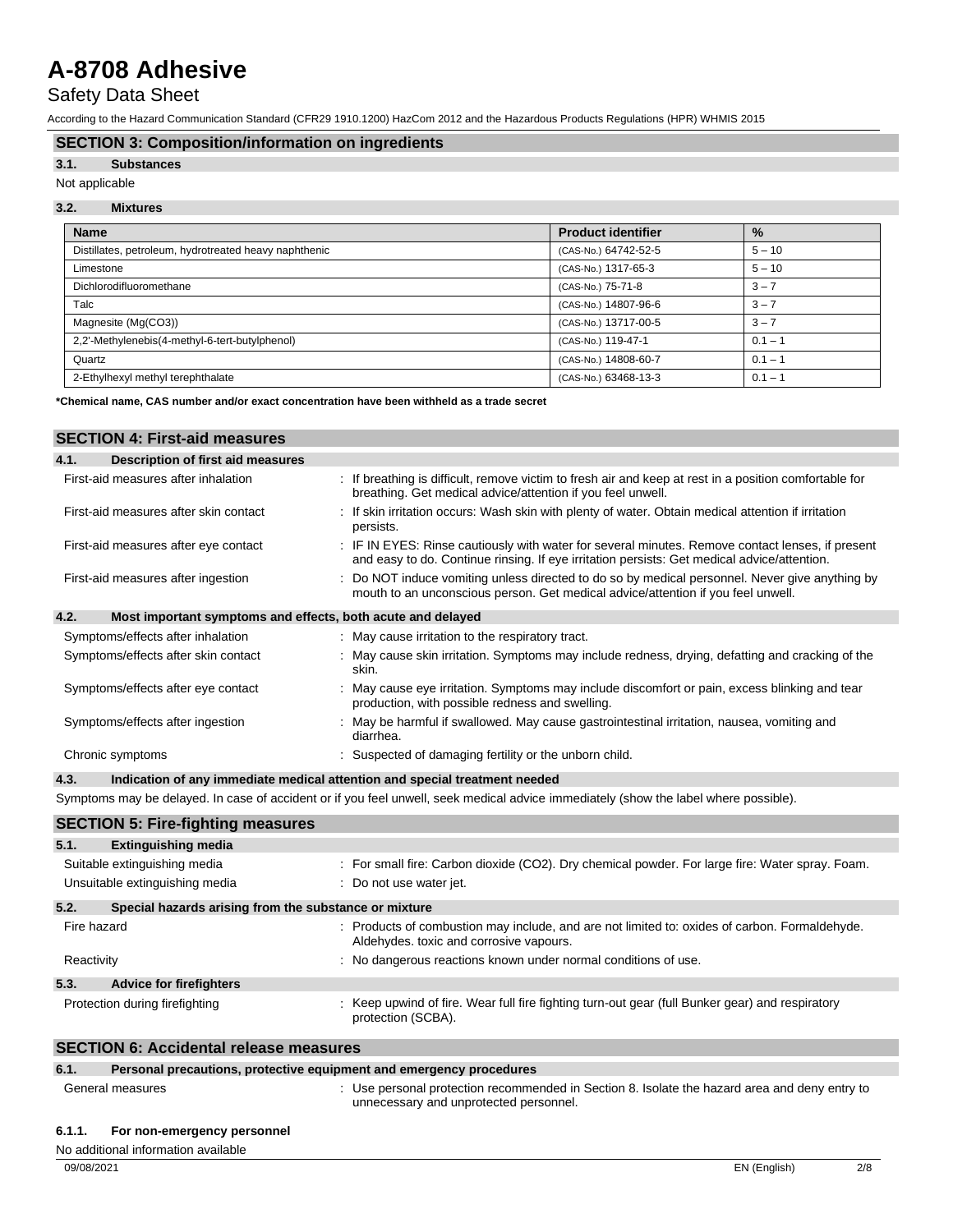## Safety Data Sheet

According to the Hazard Communication Standard (CFR29 1910.1200) HazCom 2012 and the Hazardous Products Regulations (HPR) WHMIS 2015

ventilated place.

| 6.1.2.                  | For emergency responders<br>No additional information available                     |                                                                                                                                                                                                                                                                                                                                                                                   |  |
|-------------------------|-------------------------------------------------------------------------------------|-----------------------------------------------------------------------------------------------------------------------------------------------------------------------------------------------------------------------------------------------------------------------------------------------------------------------------------------------------------------------------------|--|
| 6.2.                    | <b>Environmental precautions</b>                                                    |                                                                                                                                                                                                                                                                                                                                                                                   |  |
|                         | Prevent entry to sewers and public waters.                                          |                                                                                                                                                                                                                                                                                                                                                                                   |  |
| 6.3.                    | Methods and material for containment and cleaning up                                |                                                                                                                                                                                                                                                                                                                                                                                   |  |
|                         | For containment                                                                     | : Absorb and/or contain spill with inert material (sand, vermiculite or other appropriate material),<br>then place in suitable container. Do not flush into surface water or sewer system. Wear<br>recommended personal protective equipment.                                                                                                                                     |  |
| Methods for cleaning up |                                                                                     | Sweep or shovel spills into appropriate container for disposal. The use of a HEPA vacuum may<br>be acceptable. Minimise generation of dust. Provide ventilation.                                                                                                                                                                                                                  |  |
| 6.4.                    | <b>Reference to other sections</b>                                                  |                                                                                                                                                                                                                                                                                                                                                                                   |  |
|                         | For further information refer to section 8: "Exposure controls/personal protection" |                                                                                                                                                                                                                                                                                                                                                                                   |  |
|                         | <b>SECTION 7: Handling and storage</b>                                              |                                                                                                                                                                                                                                                                                                                                                                                   |  |
| 7.1.                    | Precautions for safe handling                                                       |                                                                                                                                                                                                                                                                                                                                                                                   |  |
|                         | Precautions for safe handling                                                       | Obtain special instructions before use. Do not handle until all safety precautions have been<br>read and understood. Avoid contact with skin, eyes and clothing. Avoid breathing<br>dust/fume/gas/mist/vapours/spray. Do not swallow. Do not eat, drink or smoke when using this<br>product. Use only outdoors or in a well-ventilated area. Handle and open container with care. |  |
| Hygiene measures        |                                                                                     | Contaminated work clothing should not be allowed out of the workplace. Take off immediately<br>all contaminated clothing and wash it before reuse. Wash hands, forearms and face thoroughly<br>after handling.                                                                                                                                                                    |  |
| 7.2.                    | Conditions for safe storage, including any incompatibilities                        |                                                                                                                                                                                                                                                                                                                                                                                   |  |
|                         | Storage conditions                                                                  | : Keep out of the reach of children. Store locked up. Store tightly closed in a dry, cool and well-                                                                                                                                                                                                                                                                               |  |

## **SECTION 8: Exposure controls/personal protection**

## **8.1. Control parameters**

| A-8708 Adhesive                                                    |                                                                                |  |  |  |
|--------------------------------------------------------------------|--------------------------------------------------------------------------------|--|--|--|
| No additional information available                                |                                                                                |  |  |  |
| Dichlorodifluoromethane (75-71-8)                                  |                                                                                |  |  |  |
| USA - ACGIH - Occupational Exposure Limits                         |                                                                                |  |  |  |
| <b>ACGIH OEL TWA [ppm]</b>                                         | 1000 ppm                                                                       |  |  |  |
| ACGIH chemical category                                            | Not Classifiable as a Human Carcinogen                                         |  |  |  |
| USA - OSHA - Occupational Exposure Limits                          |                                                                                |  |  |  |
| OSHA PEL TWA [1]                                                   | 4950 mg/m <sup>3</sup>                                                         |  |  |  |
| OSHA PEL TWA [2]                                                   | 1000 ppm                                                                       |  |  |  |
| USA - IDLH - Occupational Exposure Limits                          |                                                                                |  |  |  |
| IDLH [ppm]                                                         | 15000 ppm                                                                      |  |  |  |
| <b>USA - NIOSH - Occupational Exposure Limits</b>                  |                                                                                |  |  |  |
| NIOSH REL TWA<br>4950 mg/m <sup>3</sup>                            |                                                                                |  |  |  |
| NIOSH REL TWA [ppm]                                                | 1000 ppm                                                                       |  |  |  |
| 2.2'-Methylenebis(4-methyl-6-tert-butylphenol) (119-47-1)          |                                                                                |  |  |  |
| No additional information available                                |                                                                                |  |  |  |
| Distillates, petroleum, hydrotreated heavy naphthenic (64742-52-5) |                                                                                |  |  |  |
| No additional information available                                |                                                                                |  |  |  |
| Limestone (1317-65-3)                                              |                                                                                |  |  |  |
| USA - OSHA - Occupational Exposure Limits                          |                                                                                |  |  |  |
| OSHA PEL TWA [1]                                                   | 15 mg/m <sup>3</sup> (total dust)<br>5 mg/m <sup>3</sup> (respirable fraction) |  |  |  |
| <b>USA - NIOSH - Occupational Exposure Limits</b>                  |                                                                                |  |  |  |
| <b>NIOSH REL TWA</b>                                               | 10 mg/m <sup>3</sup> (total dust)<br>5 mg/m <sup>3</sup> (respirable dust)     |  |  |  |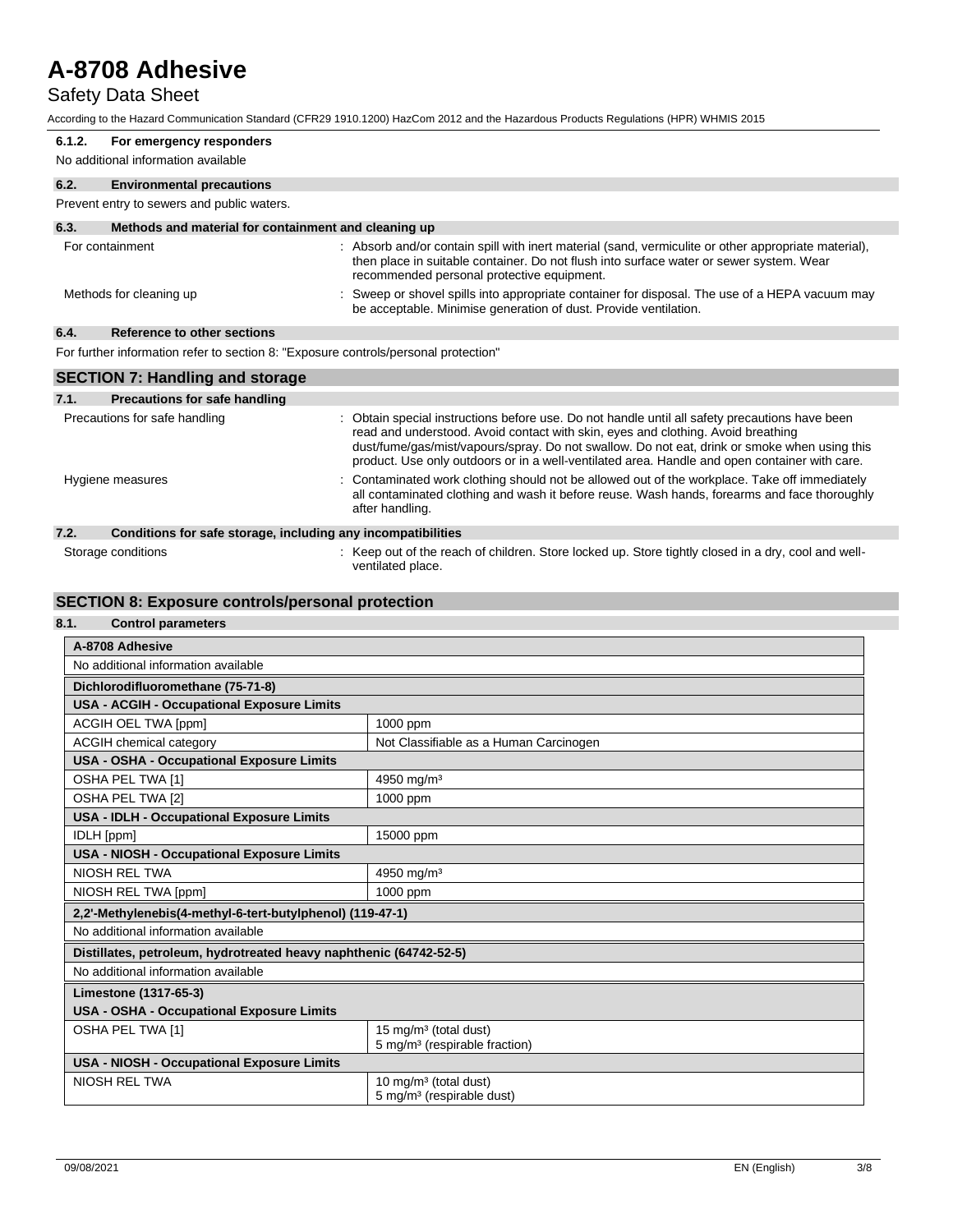Safety Data Sheet

According to the Hazard Communication Standard (CFR29 1910.1200) HazCom 2012 and the Hazardous Products Regulations (HPR) WHMIS 2015

| Quartz (14808-60-7)                               |                                                                                                                 |  |  |  |  |
|---------------------------------------------------|-----------------------------------------------------------------------------------------------------------------|--|--|--|--|
| <b>USA - ACGIH - Occupational Exposure Limits</b> |                                                                                                                 |  |  |  |  |
| <b>ACGIH OEL TWA</b>                              | 0.025 mg/m <sup>3</sup> (respirable particulate matter)                                                         |  |  |  |  |
| ACGIH chemical category                           | Suspected Human Carcinogen                                                                                      |  |  |  |  |
| USA - OSHA - Occupational Exposure Limits         |                                                                                                                 |  |  |  |  |
| Local name                                        | Quartz (Total Dust) (Silica: Crystalline)                                                                       |  |  |  |  |
| OSHA PEL TWA [1]                                  | 50 µg/m <sup>3</sup> (Respirable crystalline silica)                                                            |  |  |  |  |
| Remark (OSHA)                                     | Table Z-3. For OSHA PEL (TWA) use formula: (30 mg/m3 / (%SiO2+2)) for mg/m3.<br>CAS No. source: eCFR Table Z-1. |  |  |  |  |
| Regulatory reference (US-OSHA)                    | <b>OSHA Annotated Table Z-3 Mineral Dusts</b>                                                                   |  |  |  |  |
| <b>USA - IDLH - Occupational Exposure Limits</b>  |                                                                                                                 |  |  |  |  |
| <b>IDLH</b>                                       | 50 mg/m <sup>3</sup> (respirable dust)                                                                          |  |  |  |  |
| <b>USA - NIOSH - Occupational Exposure Limits</b> |                                                                                                                 |  |  |  |  |
| <b>NIOSH REL TWA</b>                              | 0.05 mg/m <sup>3</sup> (respirable dust)                                                                        |  |  |  |  |
| Talc (14807-96-6)                                 |                                                                                                                 |  |  |  |  |
| <b>USA - ACGIH - Occupational Exposure Limits</b> |                                                                                                                 |  |  |  |  |
| <b>ACGIH chemical category</b>                    | Not Classifiable as a Human Carcinogen containing no asbestos fibers                                            |  |  |  |  |
| USA - OSHA - Occupational Exposure Limits         |                                                                                                                 |  |  |  |  |
| Local name                                        | Talc (not containing asbestos) (Silicates (less than 1% crystalline silica))                                    |  |  |  |  |
| OSHA PEL TWA [2]                                  | 20 mppcf                                                                                                        |  |  |  |  |
| Remark (OSHA)                                     | Table Z-3, CAS No. source: eCFR Table Z-1.                                                                      |  |  |  |  |
| Regulatory reference (US-OSHA)                    | <b>OSHA Annotated Table Z-3 Mineral Dusts</b>                                                                   |  |  |  |  |
| <b>USA - IDLH - Occupational Exposure Limits</b>  |                                                                                                                 |  |  |  |  |
| <b>IDLH</b>                                       | 1000 mg/m <sup>3</sup> (containing no asbestos and <1% quartz)                                                  |  |  |  |  |
| <b>USA - NIOSH - Occupational Exposure Limits</b> |                                                                                                                 |  |  |  |  |
| <b>NIOSH REL TWA</b>                              | 2 mg/m <sup>3</sup> (containing no Asbestos and <1% Quartz-respirable dust)                                     |  |  |  |  |
| Magnesite (Mg(CO3)) (13717-00-5)                  |                                                                                                                 |  |  |  |  |
| <b>USA - OSHA - Occupational Exposure Limits</b>  |                                                                                                                 |  |  |  |  |
| OSHA PEL TWA [1]                                  | 15 mg/m <sup>3</sup> (total dust)<br>5 mg/m <sup>3</sup> (respirable fraction)                                  |  |  |  |  |
| 2-Ethylhexyl methyl terephthalate (63468-13-3)    |                                                                                                                 |  |  |  |  |
| No additional information available               |                                                                                                                 |  |  |  |  |
|                                                   |                                                                                                                 |  |  |  |  |
| 8.2.<br><b>Exposure controls</b>                  |                                                                                                                 |  |  |  |  |

| Appropriate engineering controls | : Ensure good ventilation of the work station.                                                                                                                                                                                                   |
|----------------------------------|--------------------------------------------------------------------------------------------------------------------------------------------------------------------------------------------------------------------------------------------------|
| Hand protection                  | : Wear suitable gloves resistant to chemical penetration, natural rubber gloves. Nitrile rubber<br>gloves. Butyl rubber gloves. Neoprene rubber gloves.                                                                                          |
| Eye protection                   | : Safety glasses or goggles are recommended when using product.                                                                                                                                                                                  |
| Skin and body protection         | : Wear suitable protective clothing.                                                                                                                                                                                                             |
| Respiratory protection           | : In case of insufficient ventilation, wear suitable respiratory equipment. Respirator selection<br>must be based on known or anticipated exposure levels, the hazards of the product and the<br>safe working limits of the selected respirator. |
| Environmental exposure controls  | : Avoid release to the environment.                                                                                                                                                                                                              |
| Other information                | : Handle in accordance with good industrial hygiene and safety procedures. Do not eat, drink or<br>smoke when using this product.                                                                                                                |

# **SECTION 9: Physical and chemical properties**

| 9.1. | Information on basic physical and chemical properties |  |  |  |
|------|-------------------------------------------------------|--|--|--|
|      |                                                       |  |  |  |

| Physical state  | : Solid          |
|-----------------|------------------|
| Appearance      | : Not applicable |
| Colour          | light green      |
| Odour           | : Odourless.     |
| Odour threshold | : Not applicable |
| pН              | : Not applicable |
| Melting point   | : Not applicable |
|                 |                  |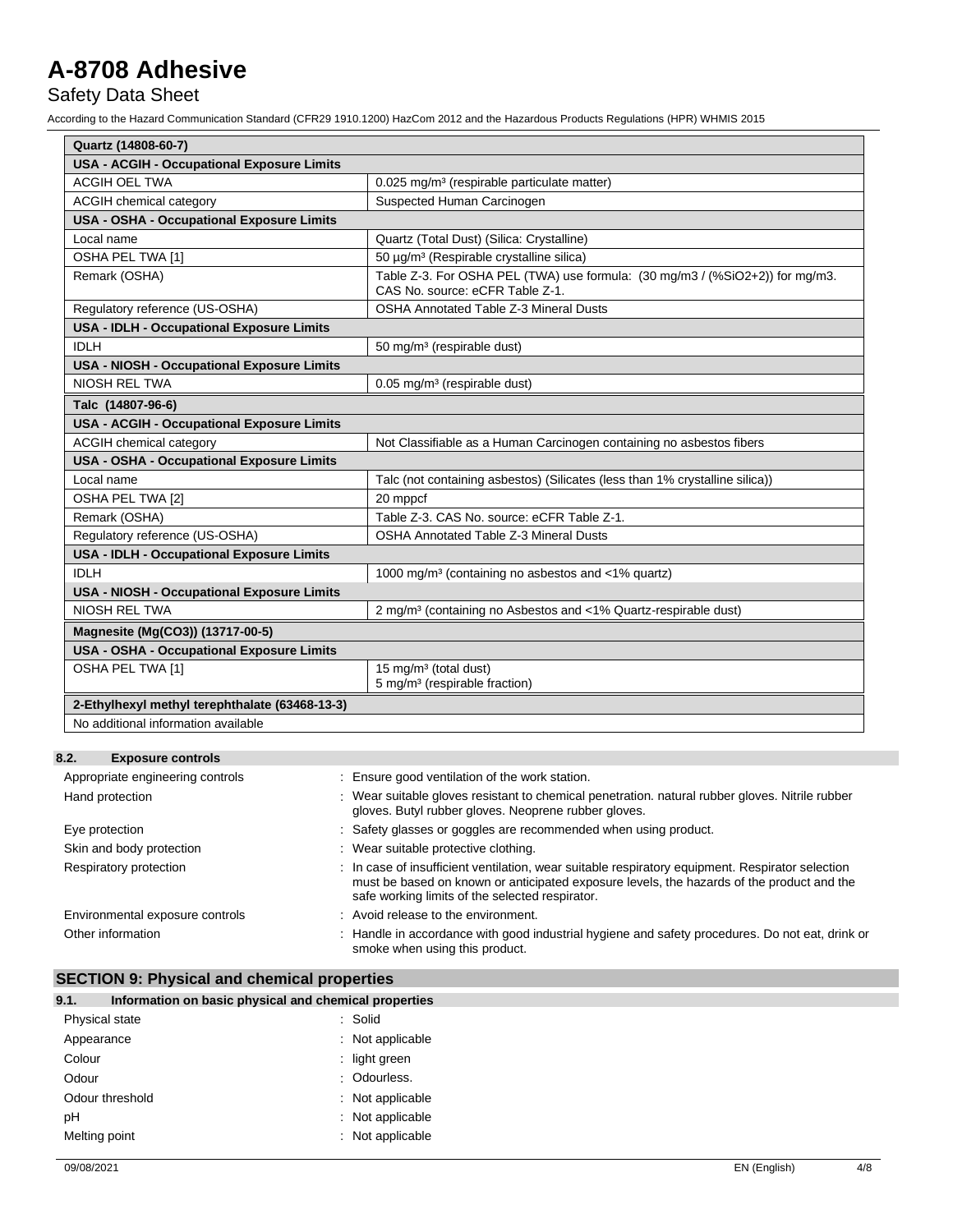## Safety Data Sheet

According to the Hazard Communication Standard (CFR29 1910.1200) HazCom 2012 and the Hazardous Products Regulations (HPR) WHMIS 2015

| Freezing point                             | : Not applicable                       |
|--------------------------------------------|----------------------------------------|
| Boiling point                              | Not applicable                         |
| Flash point                                | Not applicable                         |
| Relative evaporation rate (butylacetate=1) | Not applicable                         |
| Flammability (solid, gas)                  | Not flammable.<br>$\ddot{\phantom{a}}$ |
| Vapour pressure                            | Not applicable                         |
| Relative vapour density at 20 °C           | Not applicable                         |
| Relative density                           | Not applicable<br>İ                    |
| Solubility                                 | Not applicable                         |
| Partition coefficient n-octanol/water      | Not applicable                         |
| Auto-ignition temperature                  | Not applicable                         |
| Decomposition temperature                  | Not applicable                         |
| Viscosity, kinematic                       | Not applicable                         |
| Viscosity, dynamic                         | Not applicable                         |
| Explosive limits                           | Not applicable                         |
| <b>Explosive properties</b>                | Not applicable                         |
| Oxidising properties                       | Not applicable                         |
|                                            |                                        |

#### **9.2. Other information**

Softening point : 76 – 90 °C (168.8 – 194 °F)

#### **SECTION 10: Stability and reactivity**

#### **10.1. Reactivity**

No dangerous reactions known under normal conditions of use.

#### **10.2. Chemical stability**

Stable under normal conditions.

#### **10.3. Possibility of hazardous reactions**

No dangerous reactions known under normal conditions of use.

## **10.4. Conditions to avoid**

Heat. Incompatible materials.

#### **10.5. Incompatible materials**

Oxidizing agents.

#### **10.6. Hazardous decomposition products**

May include, and are not limited to: oxides of carbon. Formaldehyde. Aldehydes. Hydrocarbons. methane. Propane. butene isomers. dimethylpropane isomers. dimethylheptane isomers. Formic acid. Acetone. Peroxides may be formed on prolonged contact with air. Toxic and corrosive vapours may be released.

## **SECTION 11: Toxicological information**

| 11.1. | Information on toxicological effects |                    |
|-------|--------------------------------------|--------------------|
|       | Acute toxicity (oral)                | $:$ Not applicable |
|       | Acute toxicity (dermal)              | $:$ Not applicable |
|       | Acute toxicity (inhalation)          | $:$ Not applicable |
|       |                                      |                    |

| Dichlorodifluoromethane (75-71-8)                                  |                                      |  |
|--------------------------------------------------------------------|--------------------------------------|--|
| LD50 oral rat                                                      | $> 1$ g/kg                           |  |
| LC50 inhalation rat                                                | > 800000 ppm (Exposure time: 30 min) |  |
|                                                                    |                                      |  |
| 2.2'-Methylenebis(4-methyl-6-tert-butylphenol) (119-47-1)          |                                      |  |
| LD50 oral rat                                                      | > 10000 mg/kg                        |  |
| LD50 dermal rabbit                                                 | > 10000 mg/kg                        |  |
|                                                                    |                                      |  |
| Distillates, petroleum, hydrotreated heavy naphthenic (64742-52-5) |                                      |  |
| LD50 oral rat                                                      | > 5000 mg/kg                         |  |
| LD50 dermal rabbit                                                 | > 5000 mg/kg                         |  |
|                                                                    |                                      |  |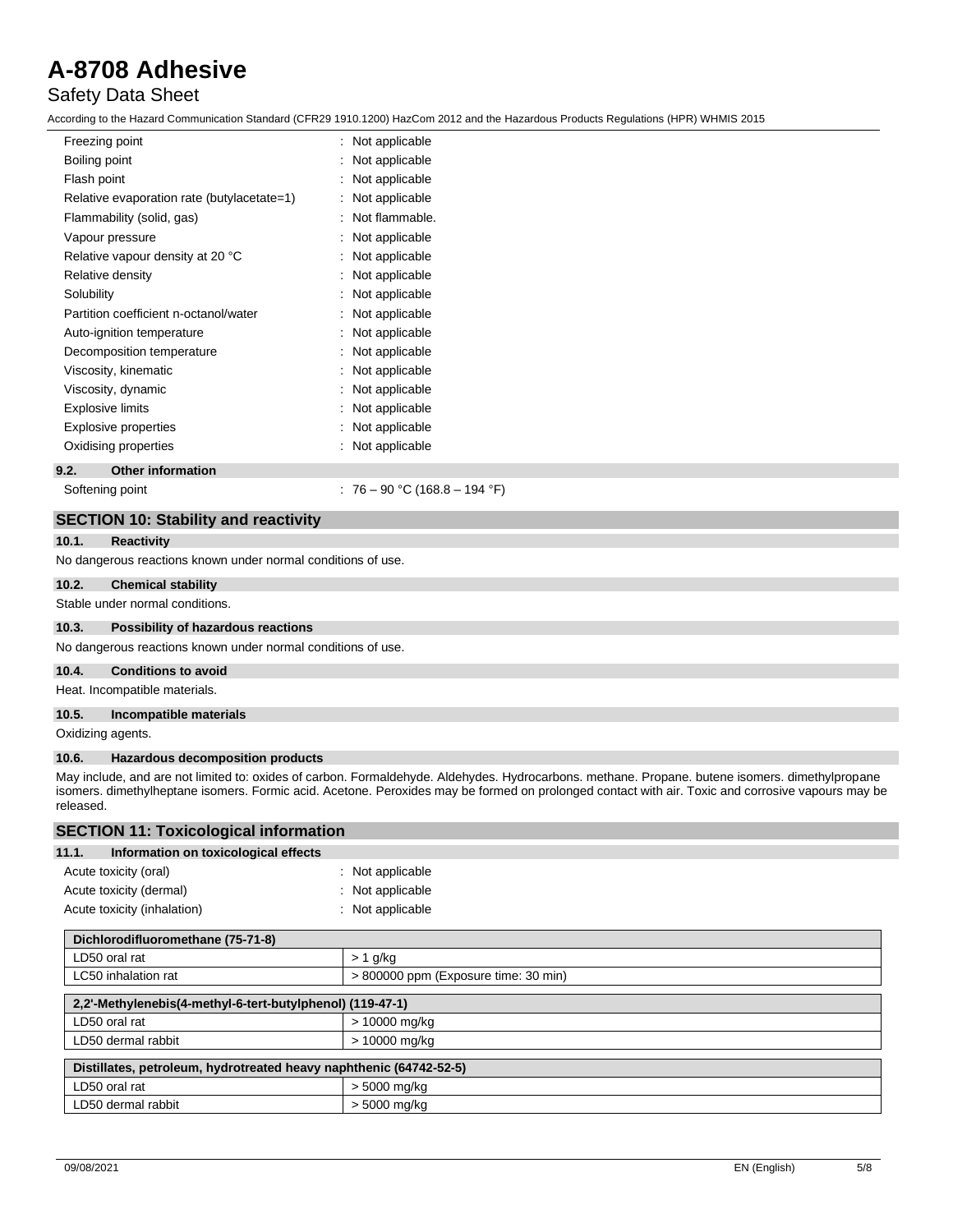## Safety Data Sheet

According to the Hazard Communication Standard (CFR29 1910.1200) HazCom 2012 and the Hazardous Products Regulations (HPR) WHMIS 2015

| Talc (14807-96-6)                                                  |                                                                                                                                                                                                                |
|--------------------------------------------------------------------|----------------------------------------------------------------------------------------------------------------------------------------------------------------------------------------------------------------|
| LD50 oral rat                                                      | > 5000 mg/kg bodyweight Animal: rat, Animal sex: male, Guideline: OECD Guideline 423<br>(Acute Oral toxicity - Acute Toxic Class Method)                                                                       |
| LD50 dermal rat                                                    | > 2000 mg/kg bodyweight Animal: rat, Guideline: OECD Guideline 402 (Acute Dermal Toxicity)                                                                                                                     |
| LC50 inhalation rat                                                | > 2.1 mg/l air Animal: rat, Guideline: OECD Guideline 403 (Acute Inhalation Toxicity),<br>Guideline: EU Method B.2 (Acute Toxicity (Inhalation)), Guideline: EPA OPPTS 870.1300<br>(Acute inhalation toxicity) |
| Skin corrosion/irritation                                          | : Not applicable                                                                                                                                                                                               |
| Serious eye damage/irritation                                      | Not applicable                                                                                                                                                                                                 |
| Respiratory or skin sensitisation                                  | Not applicable                                                                                                                                                                                                 |
| Germ cell mutagenicity                                             | Not applicable                                                                                                                                                                                                 |
| Carcinogenicity                                                    | : Not applicable                                                                                                                                                                                               |
| 2,2'-Methylenebis(4-methyl-6-tert-butylphenol) (119-47-1)          |                                                                                                                                                                                                                |
| NOAEL (chronic, oral, animal/male, 2 years)                        | 12.7 mg/kg bodyweight Animal: rat, Animal sex: male, Remarks on results: other:Effect type:<br>toxicity (migrated information)                                                                                 |
| NOAEL (chronic, oral, animal/female, 2 years)                      | 15.1 mg/kg bodyweight Animal: rat, Animal sex: female, Remarks on results: other: Effect type:<br>toxicity (migrated information)                                                                              |
| Quartz (14808-60-7)                                                |                                                                                                                                                                                                                |
| IARC group                                                         | 1 - Carcinogenic to humans                                                                                                                                                                                     |
| National Toxicology Program (NTP) Status                           | 2 - Known Human Carcinogens                                                                                                                                                                                    |
| In OSHA Hazard Communication Carcinogen<br>list                    | Yes                                                                                                                                                                                                            |
| Talc (14807-96-6)                                                  |                                                                                                                                                                                                                |
| IARC group                                                         | 3 - Not classifiable                                                                                                                                                                                           |
| National Toxicology Program (NTP) Status                           | 1 - Evidence of Carcinogenicity                                                                                                                                                                                |
| Reproductive toxicity                                              | : Suspected of damaging fertility or the unborn child.                                                                                                                                                         |
| STOT-single exposure                                               | : Not applicable                                                                                                                                                                                               |
| STOT-repeated exposure                                             | : Not applicable                                                                                                                                                                                               |
| Distillates, petroleum, hydrotreated heavy naphthenic (64742-52-5) |                                                                                                                                                                                                                |
| LOAEL (oral, rat, 90 days)                                         | 125 mg/kg bodyweight Animal: rat, Animal sex: male, Guideline: OECD Guideline 408<br>(Repeated Dose 90-Day Oral Toxicity in Rodents)                                                                           |
| NOAEL (dermal, rat/rabbit, 90 days)                                | ≈ 1000 mg/kg bodyweight Animal: rabbit, Guideline: OECD Guideline 410 (Repeated Dose<br>Dermal Toxicity: 21/28-Day Study)                                                                                      |
| Talc (14807-96-6)                                                  |                                                                                                                                                                                                                |
| NOAEL (oral, rat, 90 days)                                         | 100 mg/kg bodyweight Animal: rat, Guideline: OECD Guideline 452 (Chronic Toxicity Studies)                                                                                                                     |
| Aspiration hazard                                                  | : Not applicable                                                                                                                                                                                               |
| Symptoms/effects after inhalation                                  | : May cause irritation to the respiratory tract.                                                                                                                                                               |
| Symptoms/effects after skin contact                                | : May cause skin irritation. Symptoms may include redness, drying, defatting and cracking of the<br>skin.                                                                                                      |
| Symptoms/effects after eye contact                                 | : May cause eye irritation. Symptoms may include discomfort or pain, excess blinking and tear<br>production, with possible redness and swelling.                                                               |
| Symptoms/effects after ingestion                                   | May be harmful if swallowed. May cause gastrointestinal irritation, nausea, vomiting and<br>diarrhea.                                                                                                          |
| Chronic symptoms                                                   | Suspected of damaging fertility or the unborn child.                                                                                                                                                           |
| Other information                                                  | : Likely routes of exposure: ingestion, inhalation, skin and eye.                                                                                                                                              |
| <b>SECTION 12: Ecological information</b>                          |                                                                                                                                                                                                                |

## **12.1. Toxicity**

Ecology - general **Ecology** - general in the aquatic environment. **Dichlorodifluoromethane (75-71-8)** LC50 - Fish [1] 67.387 mg/l Test organisms (species): other: Fish, as per the ECOSAR QSAR programme. EC50 - Crustacea [1] 95 mg/l Test organisms (species): Daphnia magna LC50 - Fish [2] 92.555 mg/l Test organisms (species): other: Fish, as per the ECOSAR QSAR programme.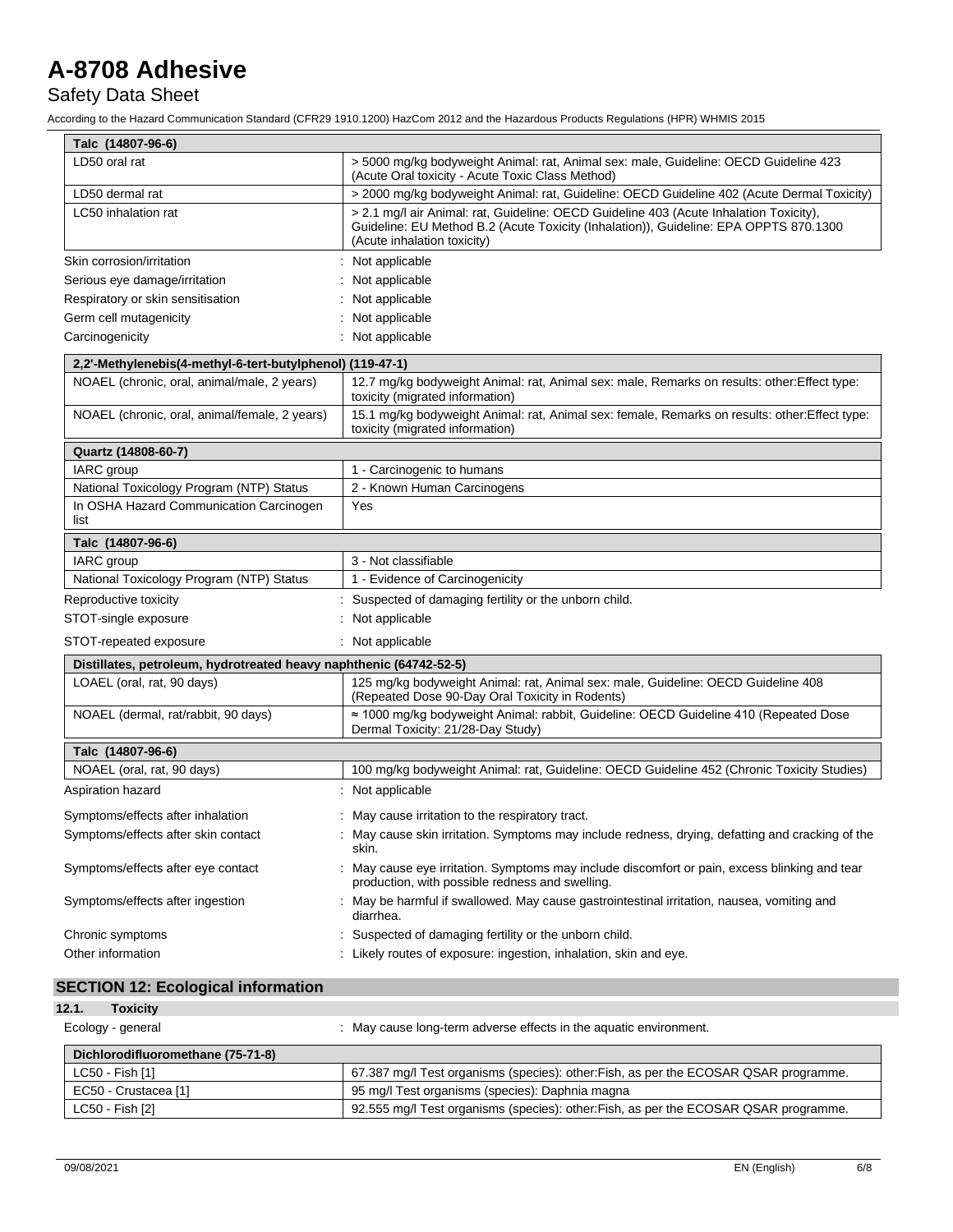## Safety Data Sheet

According to the Hazard Communication Standard (CFR29 1910.1200) HazCom 2012 and the Hazardous Products Regulations (HPR) WHMIS 2015

| 2,2'-Methylenebis(4-methyl-6-tert-butylphenol) (119-47-1)          |                                                                            |  |
|--------------------------------------------------------------------|----------------------------------------------------------------------------|--|
| EC50 - Crustacea [1]                                               | > 4.8 mg/l Test organisms (species): Daphnia magna                         |  |
| LOEC (chronic)                                                     | 0.89 mg/l Test organisms (species): Daphnia magna Duration: '21 d'         |  |
| NOEC (chronic)                                                     | 0.34 mg/l Test organisms (species): Daphnia magna Duration: '21 d'         |  |
| Distillates, petroleum, hydrotreated heavy naphthenic (64742-52-5) |                                                                            |  |
| LC50 - Fish [1]                                                    | > 5000 mg/l (Exposure time: 96 h - Species: Oncorhynchus mykiss)           |  |
| EC50 - Crustacea [1]                                               | > 1000 mg/l (Exposure time: 48 h - Species: Daphnia magna)                 |  |
| Talc (14807-96-6)                                                  |                                                                            |  |
| LC50 - Fish [1]                                                    | > 100 g/l (Exposure time: 96 h - Species: Brachydanio rerio [semi-static]) |  |
| LC50 - Fish [2]                                                    | 110000 mg/l Test organisms (species): other:                               |  |
| NOEC (chronic)                                                     | 1459798 mg/l Test organisms (species): other: Duration: '30 d'             |  |

#### **12.2. Persistence and degradability**

| A-8708 Adhesive                           |                            |  |
|-------------------------------------------|----------------------------|--|
| Persistence and degradability             | Not established.           |  |
|                                           |                            |  |
| 12.3.<br><b>Bioaccumulative potential</b> |                            |  |
| A-8708 Adhesive                           |                            |  |
| Bioaccumulative potential                 | Not established.           |  |
| Dichlorodifluoromethane (75-71-8)         |                            |  |
| Partition coefficient n-octanol/water     | 2.2 (at $25 °C$ )          |  |
| Talc (14807-96-6)                         |                            |  |
| BCF - Fish [1]                            | (no known bioaccumulation) |  |
|                                           |                            |  |

## **12.4. Mobility in soil**

No additional information available

#### **12.5. Other adverse effects**

| Other information |  |
|-------------------|--|
|                   |  |

: No other effects known.

| <b>SECTION 13: Disposal considerations</b> |                                            |  |                                                                                                                                                                                                                                             |
|--------------------------------------------|--------------------------------------------|--|---------------------------------------------------------------------------------------------------------------------------------------------------------------------------------------------------------------------------------------------|
| 13.1.                                      | Waste treatment methods                    |  |                                                                                                                                                                                                                                             |
|                                            | Product/Packaging disposal recommendations |  | Dispose of contents/container to hazardous or special waste collection point, in accordance<br>with local, regional, national and/or international regulation. The generation of waste should be<br>avoided or minimized wherever possible. |

#### **SECTION 14: Transport information**

**Department of Transportation (DOT) and Transportation of Dangerous Goods (TDG)**

In accordance with DOT/TDG Not regulated

### **SECTION 15: Regulatory information**

### **15.1. Federal regulations**

All components of this product are listed, or excluded from listing, on the United States Environmental Protection Agency Toxic Substances Control Act (TSCA) inventory, except for:

| Magnesite (Mg(CO3))               | CAS-No. 13717-00-5 |
|-----------------------------------|--------------------|
| Chlorite-group minerals           | CAS-No. 1318-59-8  |
| Resin, terpene                    | CAS-No. 9003-74-1  |
| 2-Ethylhexyl methyl terephthalate | CAS-No. 63468-13-3 |

All components of this product are listed, or excluded from listing, on the Canadian DSL (Domestic Substances List) and NDSL (Non-Domestic Substances List) inventories except for:

| Magnesite (Mg(CO3))               | CAS-No. 13717-00-5 |
|-----------------------------------|--------------------|
| Chlorite-group minerals           | CAS-No. 1318-59-8  |
| Resin, terpene                    | CAS-No. 9003-74-1  |
| 2-Ethylhexyl methyl terephthalate | CAS-No. 63468-13-3 |
|                                   |                    |